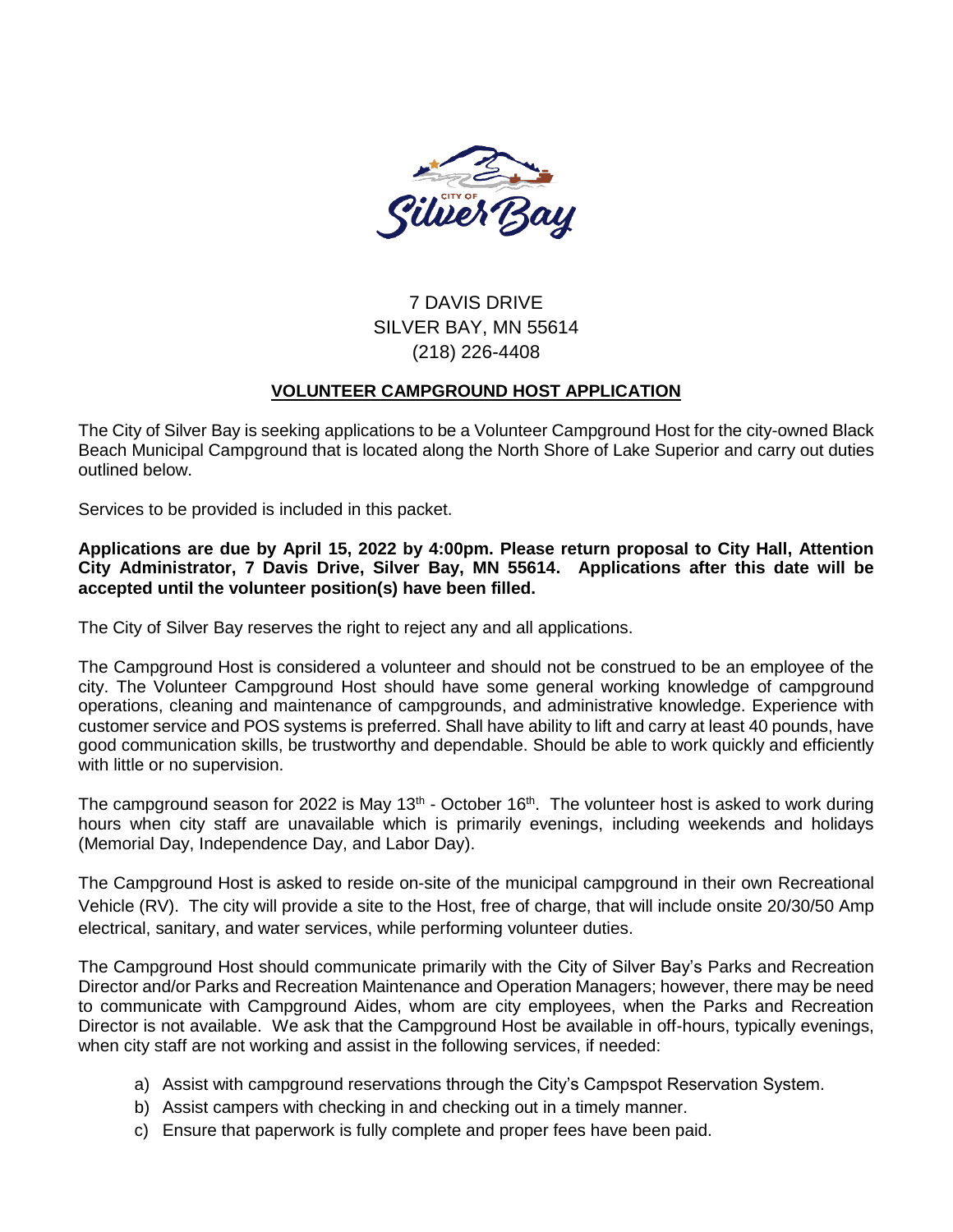- d) Assist in enforcing campground regulations and parking regulations.
- e) Monitor for appropriate use of the facilities (i.e. proper food storage, pets aren't left unattended or off-leash, quiet hours, people and vehicle/site, solicitation).
- f) Monitor firewood and merchandise for sale is properly stocked and notify Parks and Recreation Director if supplies need to be ordered.
- g) Coordination with law enforcement when needed, report any major disturbances to City Police, if unable to handle on own.
- h) Assist the Parks and Recreation Director in overseeing maintenance and up-keep of the campground grounds and facilities located within the campground including sanitation, garbage collection, shower and toilet facilities, and other sanitation concerns associated with the Public Park/Recreational areas.
- i) Assist in cleaning all bathrooms, showers, and common area if cleaning is needed after hours when city staff are unavailable.
- j) Contact Parks and Recreation Staff if maintenance and cleaning supplies are inadequate.
- k) Inform the Parks and Recreation Director of any problems with campground operations. The Director will inform the Parks and Recreation Board of any matters warranting board action.
- l) Acts as Host and must be available to campers in off-hours not covered by city staffing.

A City Cell Phone will be provided to the Campground Host to use.

The City would prefer a campground host for the entire season but will entertain shorter terms. Minimum length of stay for host is 4 consecutive weeks.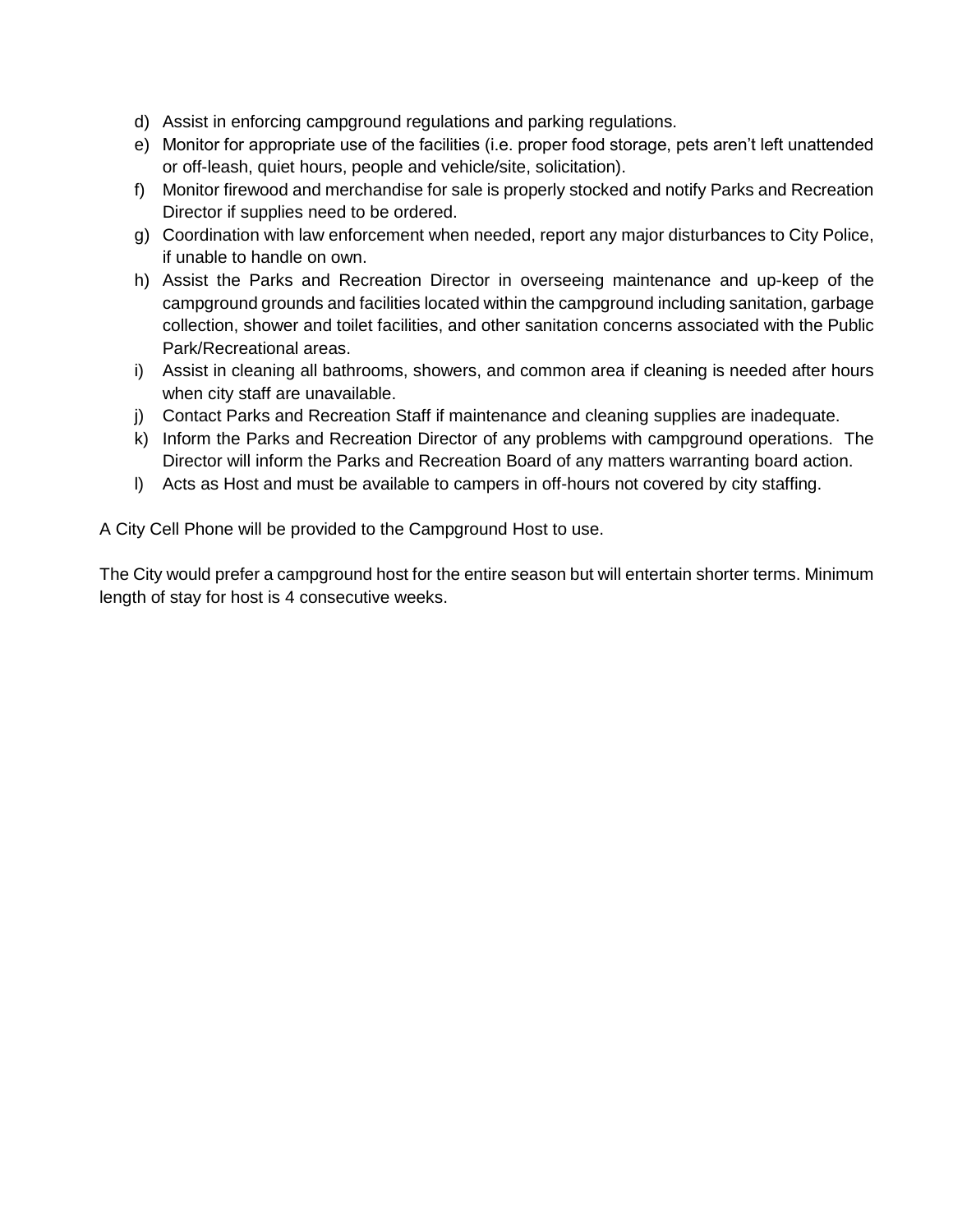

# 7 DAVIS DRIVE SILVER BAY, MN 55614 (218) 226-4408

# **CAMPGROUND HOST VOLUNTEER APPLICATION**

|                                                                                                                                                                                                           | Applicant's Name (First, MI, Last                                                                                                                                                                |      |                           |       |                                            |     |  |
|-----------------------------------------------------------------------------------------------------------------------------------------------------------------------------------------------------------|--------------------------------------------------------------------------------------------------------------------------------------------------------------------------------------------------|------|---------------------------|-------|--------------------------------------------|-----|--|
| Address                                                                                                                                                                                                   |                                                                                                                                                                                                  | City |                           | State |                                            | Zip |  |
| Retired?<br>$\Box$ Yes $\Box$ No                                                                                                                                                                          | <b>Occupation (Current or Past)</b>                                                                                                                                                              |      | Home Phone Number         |       | <b>Cell Phone Number</b><br>$\overline{ }$ |     |  |
| <b>Email Address</b>                                                                                                                                                                                      |                                                                                                                                                                                                  |      |                           |       |                                            |     |  |
| What dates are you available?                                                                                                                                                                             | Have you ever camped at Black Beach Campground? $\Box$ Yes $\Box$ No<br>Are you familiar with the campground rules? $\Box$ Yes $\Box$ No<br>Approximately how many years have you been a camper? |      |                           |       |                                            |     |  |
| From: (Month - Day - Year)                                                                                                                                                                                |                                                                                                                                                                                                  |      | From: Month - Day - Year) |       |                                            |     |  |
| Volunteers are expected to serve at the campground for a period of four weeks. (See Guidelines for more details)<br>What type of camping unit will you be using if you are selected as a Campground Host? |                                                                                                                                                                                                  |      |                           |       |                                            |     |  |
| $\Box$ Motor Home                                                                                                                                                                                         | $\Box$ Pickup Camper                                                                                                                                                                             |      | <b>Trailer</b>            |       | $\Box$ Tent                                |     |  |
| Size                                                                                                                                                                                                      |                                                                                                                                                                                                  |      | Length                    |       |                                            |     |  |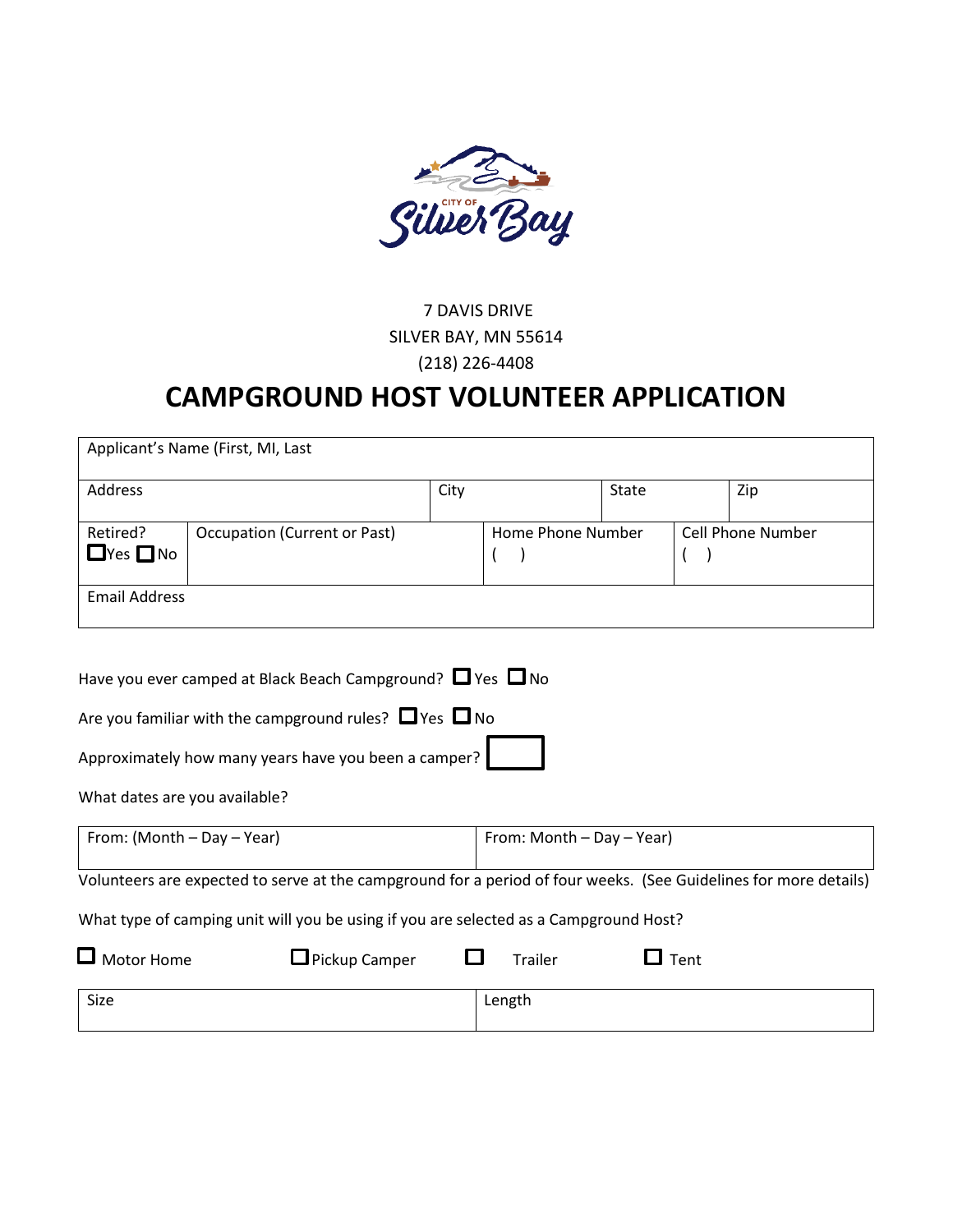Do you have vehicle liability insurance?



 $\Box$  Yes  $\Box$  No If yes, please complete the next box below.

| Name of Insurance Company                                    | <b>Policy Number</b> | <b>Expiration Date</b> |  |  |  |  |  |
|--------------------------------------------------------------|----------------------|------------------------|--|--|--|--|--|
|                                                              |                      |                        |  |  |  |  |  |
|                                                              |                      |                        |  |  |  |  |  |
| List your specific outdoor Interest or hobbies:              |                      |                        |  |  |  |  |  |
|                                                              |                      |                        |  |  |  |  |  |
|                                                              |                      |                        |  |  |  |  |  |
|                                                              |                      |                        |  |  |  |  |  |
|                                                              |                      |                        |  |  |  |  |  |
|                                                              |                      |                        |  |  |  |  |  |
|                                                              |                      |                        |  |  |  |  |  |
| List any special needs which may limit your work conditions: |                      |                        |  |  |  |  |  |
|                                                              |                      |                        |  |  |  |  |  |
|                                                              |                      |                        |  |  |  |  |  |
|                                                              |                      |                        |  |  |  |  |  |
|                                                              |                      |                        |  |  |  |  |  |
|                                                              |                      |                        |  |  |  |  |  |

List all additional immediate family members who will reside fulltime at the campsite:

| Name (First, MI, Last) | Relationship |
|------------------------|--------------|
|                        |              |
|                        |              |
|                        |              |
|                        |              |
|                        |              |
|                        |              |

Please list two (2) personal references:

| Name | Occupation | <b>Telephone Number</b> |  |  |
|------|------------|-------------------------|--|--|
|      |            |                         |  |  |
|      |            |                         |  |  |
|      |            |                         |  |  |
|      |            |                         |  |  |

# **Please return application to:**

**City of Silver Bay, Attention: City Administrator, 7 Davis Drive, Silver Bay, MN 55614**

#### FOR OFFICE USE ONLY

DATE RECEIVED:

RECEIVED BY: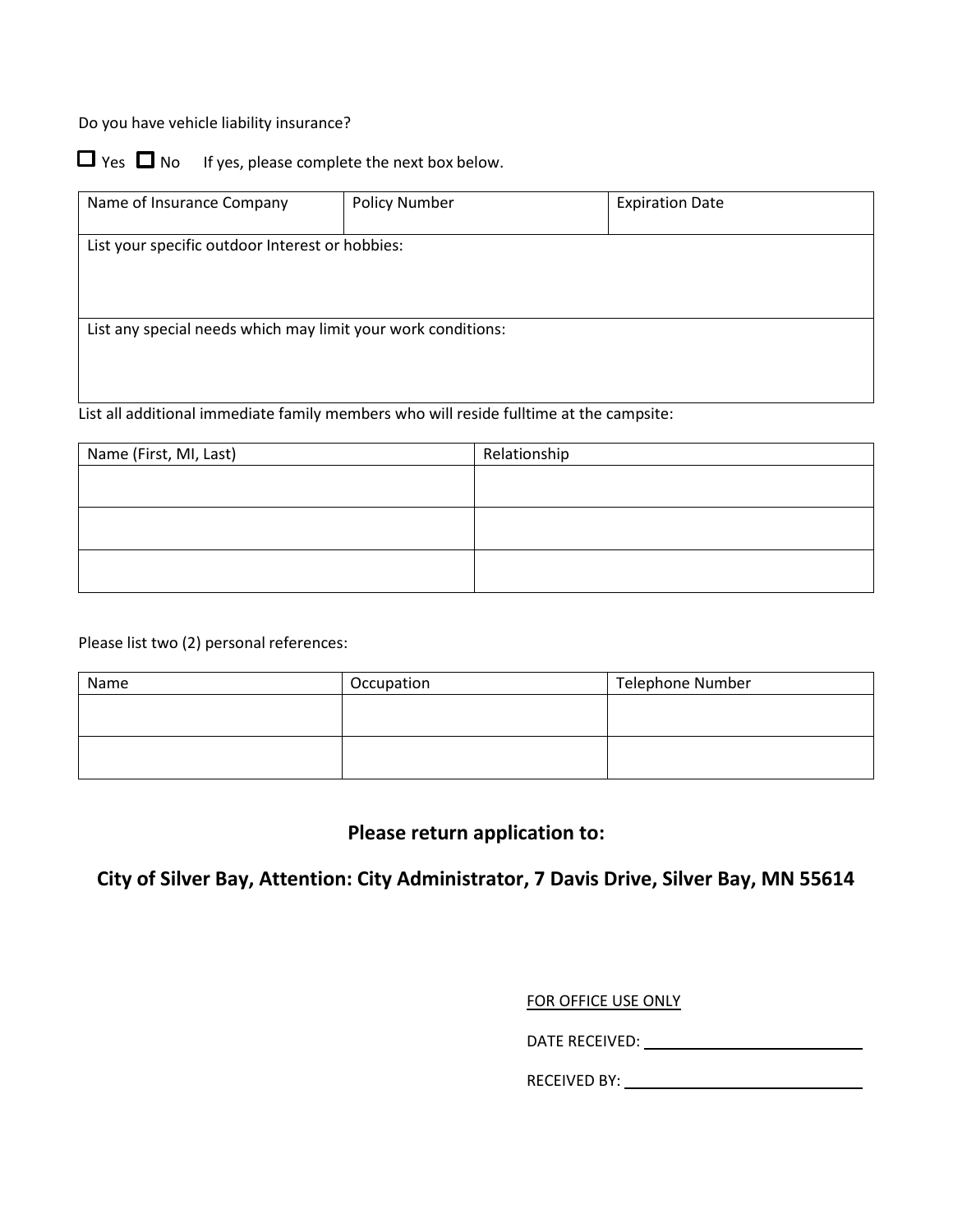# **AGREEMENT FOR VOLUNTEER CAMPGROUND HOST SERVICES CITY OF SILVER BAY**

## **DRAFT SAMPLE – SUBJECT TO CHANGE**

THIS AGREEMENT is made and entered into by and between the City of Silver Bay, State of Minnesota, (hereinafter "City") and \_\_\_\_\_\_\_\_\_\_\_\_\_\_\_\_\_\_\_\_\_\_\_\_\_\_\_\_\_\_\_\_, (hereinafter "Host").

WHEREAS, the City desires the services of Host to provide Volunteer Campground Host Services to the Silver Bay Black Beach Campground (hereinafter "Campground"); and

WHEREAS, the Host has the ability to provide the voluntary services to the Campground; and

NOW, THEREFORE, in consideration of the mutual undertakings and agreements hereinafter set forth, the City and Host agrees as follows:

- 1) **Term.** The Host agrees to provide Volunteer Host Services at the Campground on behalf of the City during the period commencing \_\_\_\_\_\_\_\_\_\_\_\_\_\_\_, 2022 and terminating \_\_\_\_\_\_\_\_ 2022;
- 2) **Services to be Provided.** Host agrees to provide Volunteer Campground Host Services as set forth in the attached Description of Campground Host Services to be Performed.
- 3) **Payment for Services.** Host will be provided a campsite with 20/30/50 amp electric, sewer, and water services, to be located next to the main office/shower building.
- 4) **Materials and Supplies.** City shall purchase all materials and supplies necessary for the Host to perform its duties. The Host shall not order or purchase materials or supplies for the Campground without prior approval of the Parks and Recreation Director.
- 5) **Independent Host.** Nothing contained in this agreement is intended or should be construed as creating the relationship of employer-employee, co-partners, or joint ventures. No tenure or any rights of benefits, including Workers' Compensation, Unemployment Insurance, medical care, sick leave, vacation leave, severance pay, PERA, or any other benefits available to City employees, shall accrue to the Host or employees of the Host performing services under this agreement. The Host is responsible for filing own tax withholdings and does not hold the City responsible for filing of any withholdings. The Host shall not hire employees or subcontractors to perform its duties.
- 6) **Indemnification and Insurance.** Host agrees it will defend, indemnify and hold harmless the City, its officers and employees against any and all liability, loss, costs, damages and expenses which the City, its officers or employees may hereafter sustain, incur, or be required to pay arising out of the Host's performance or failure to adequately perform its obligations pursuant to this contract, or for any damage caused by the Host to City property or campground visitor or guest property, or for any injury caused by any action or inaction of the Host to any campground visitor, guest or City employee.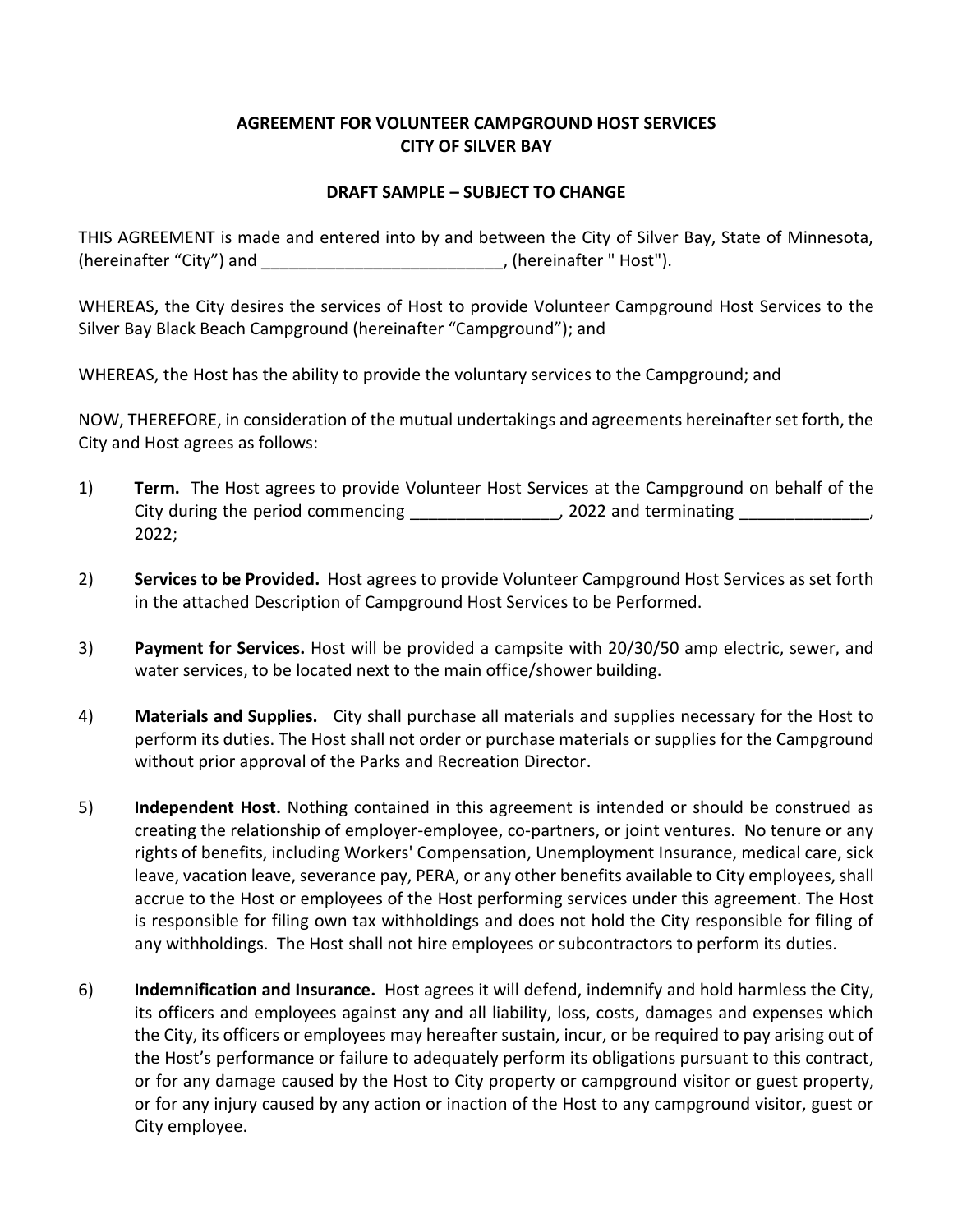- 7) **Data Practices.** All data collected, created, received, maintained or disseminated for any purposes by the activities of "Host" because of this contract is governed by the Minnesota Government Data Practice Act, Minnesota Statutes Chapter 13, as amended, the Minnesota Rules implementing such act now in force or as adopted, as well as federal regulations on data privacy.
- 8) **Records Availability and Retention.** Pursuant to Minn. Stat. 16B.06, subd. 4, the Host agrees that the City, the State Auditor, or any of their duly authorized representatives at any time during normal business hours and as often as they may reasonably deem necessary, shall have access to and the right to examine, audit, excerpt, and transcribe any books, documents, papers, records, etc., which are pertinent to the accounting practices and procedures of the Host and involve transactions relating to this Agreement.

Host agrees to maintain these records for a period of three years from the date of termination of this Agreement.

In the performance of its duties, the Host may be exposed to or have contact with private, confidential or other non-public information. The Host agrees that he will not transmit, communicate, or disseminate in any manner such information.

## 9) **Merger and Modification.**

- a) It is understood and agreed that the entire Agreement between the parties is contained here and that this Agreement supersedes all oral agreements and negotiations between the parties relating to the subject matter. All items referred to in this Agreement are incorporated or attached and are deemed to be part of this Agreement.
- b) Any material alterations, variations, modifications, or waivers of provisions of this Agreement shall be valid only when they have been reduced to writing as an amendment and signed by the parties.

## 10) **Default and Cancellation.**

a) If the Host fails to perform any of the provisions of this Agreement or so fails to administer the work as to endanger the performance of the Agreement, this shall constitute default.

Unless the Host's default is excused, the City may, upon written notice, immediately cancel this Agreement in its entirety.

- b) This Agreement may be canceled with or without cause by either party upon thirty (30) days' written notice.
- 11) **Subcontracting and Assignment.** Host shall not enter into any subcontract for performance of any services contemplated under this Contract, nor shall it assign its rights under this Agreement